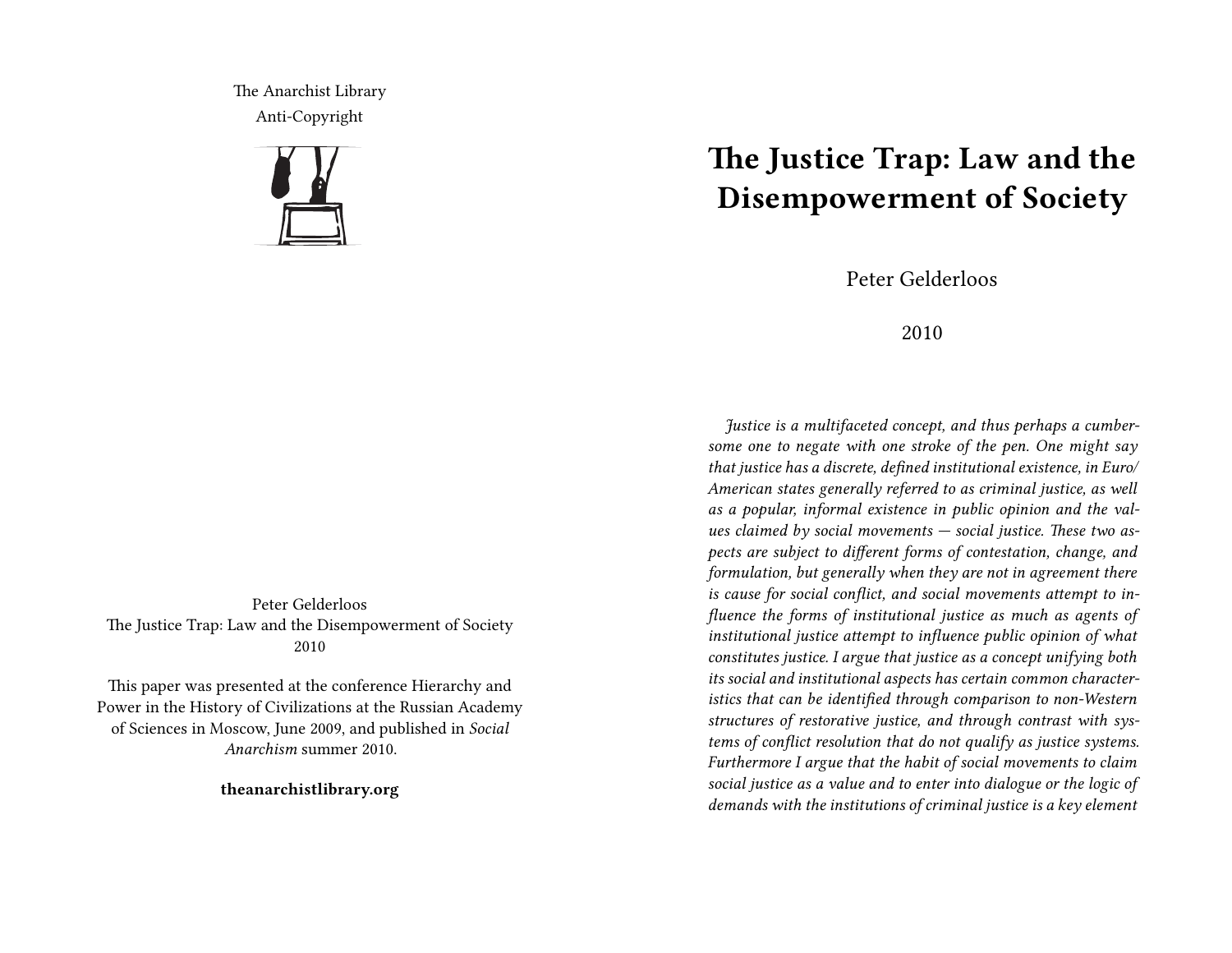*that allows the state to intervene in and control these social movements. Then I provide a personal anecdote that illustrates some of the contradictions and power relations in the practice of justice.*

*I make these arguments from the perspective of an anarchist, a university dropout, and an ex-prisoner. In other words, I am attempting to intervene in academic discourse from the outside, and speaking about justice not from the vantage of an elite social actor positioned to make policy suggestions, but from the vantage of someone who is policed by these justice policies on a daily basis. Though, given the audience, I defer as much as I can to the style vogue in academic circles, some readers may be perturbed by a breach of etiquette within these pages. One is a matter of sources. I may or may not have disguised this fact well: in case I have not I will come out and admit that I have not comprehensively read the literature on justice, social or criminal. I personally question the validity of the tradition of literature, although I can see its advantages. I provide citation where I can, while elsewhere I simply express what I have puzzled out for myself, unsure whether that particular point has already been argued or refuted in the literature.*

*Too often the literature constitutes a closed circuit or feedback loop with only selective and highly managed input from people who have directly experienced imprisonment, probation, judgment, or whose friends and family have experienced the same. I have been to prison, several friends of mine are imprisoned or otherwise held hostage by the justice system, and I dedicate my life to fighting the state, with the express goal of razing all courthouses and prisons to the ground. In the course of this struggle I have accumulated experiences and information, and most of all a perspective or an affective reality, that is embarrassingly absent in the literature on justice. In this article I have dealt with the literature that has actually made itself relevant to the social movements with which I participate. The rest, I ignore. Not out of lack of interest, but lack of time. I know of no one who is able to live fully in both the world of literature and the world of action,*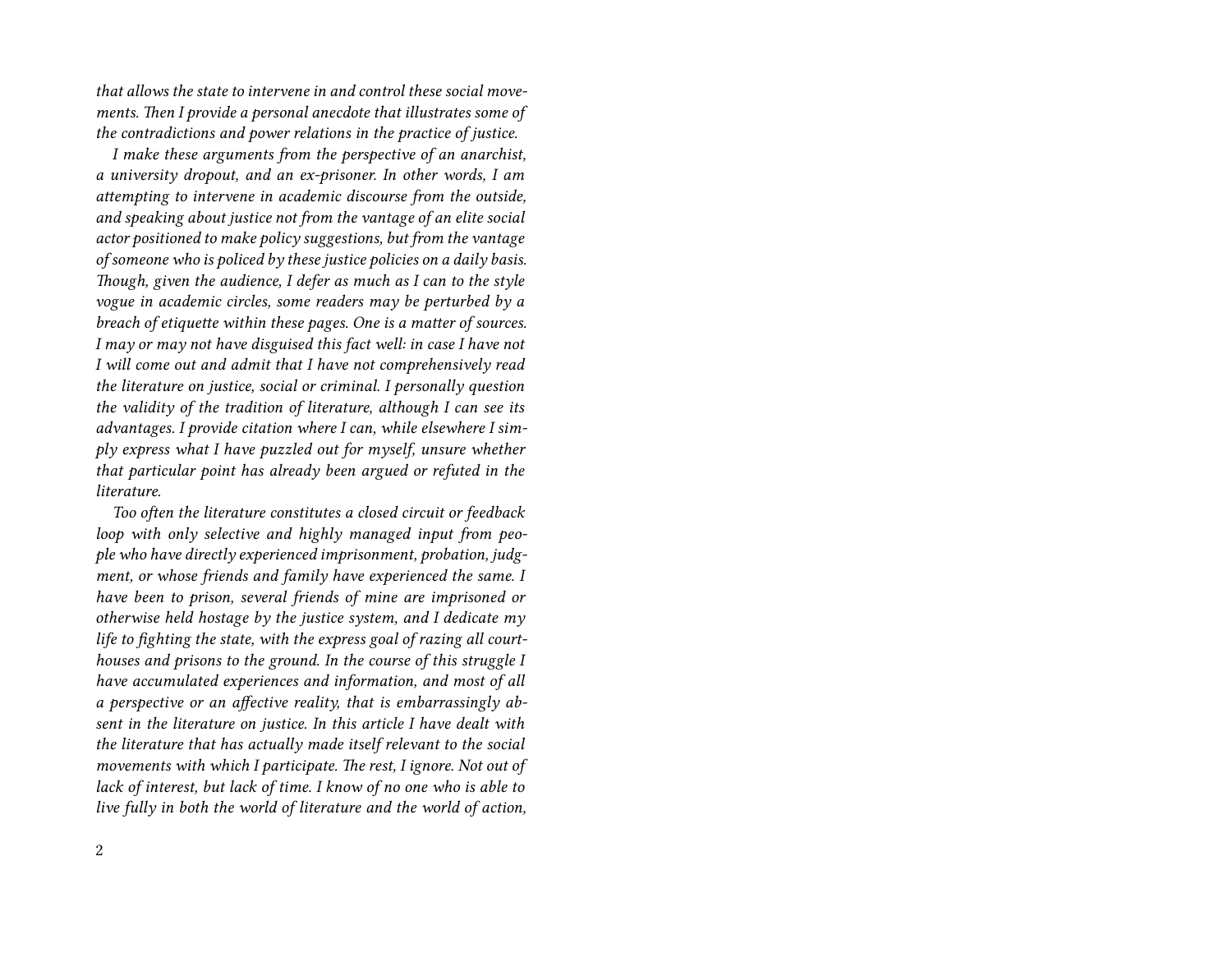*however much those who belong to the former protest against this dichotomy. I have chosen to participate in social struggles rather than study them, and this participation frequently requires me to communicate with those outside as much as inside the struggle, hence the writing of this article.*

*Another possible breach is a matter of generalization. Perhaps some of the most obvious generalizations in these pages are expressed in the critique of academic discourse. Particularly when I have made past criticisms of that constellation of institutions called somewhat romantically "the academy," members thereof have without fail demanded that I enter a logic of particularization and compartmentalization.* Your critique, stated thus, is unfair. To what discipline are you referring? To which individuals? How do you define "recuperation"? *On the one hand, this is a fair response. On the other hand, it is the discursive defense typical of all elite institutions engaged in the softer areas of counterinsurgency. The mass media, with their fair share of progressive, sympathetic, and humanitarian functionaries, operate with the exact same logic, especially in periods of social rebellion. Everything must be particularized, everything must be compartmentalized, everything must be defined. Segregated social actors must not be allowed to meet, the boundaries that separate them not allowed to blur. The parallels of this discursive framework to the alienation constantly reproduced by capitalism are obvious. In any case, with or without valid arguments, people in the street and people in prison know instinctively and from experience that academics are not their allies. Rather than demanding what precisely is meant by this or teasing out exceptions that challenge the rule, those academics who do not see themselves as recuperators and vivisectors of social movements would better ask themselves why such a sweeping generalization is so commonly applied to them.*

*For my part, I am attempting in good faith to communicate with members of an institution I believe needs to be utterly de-*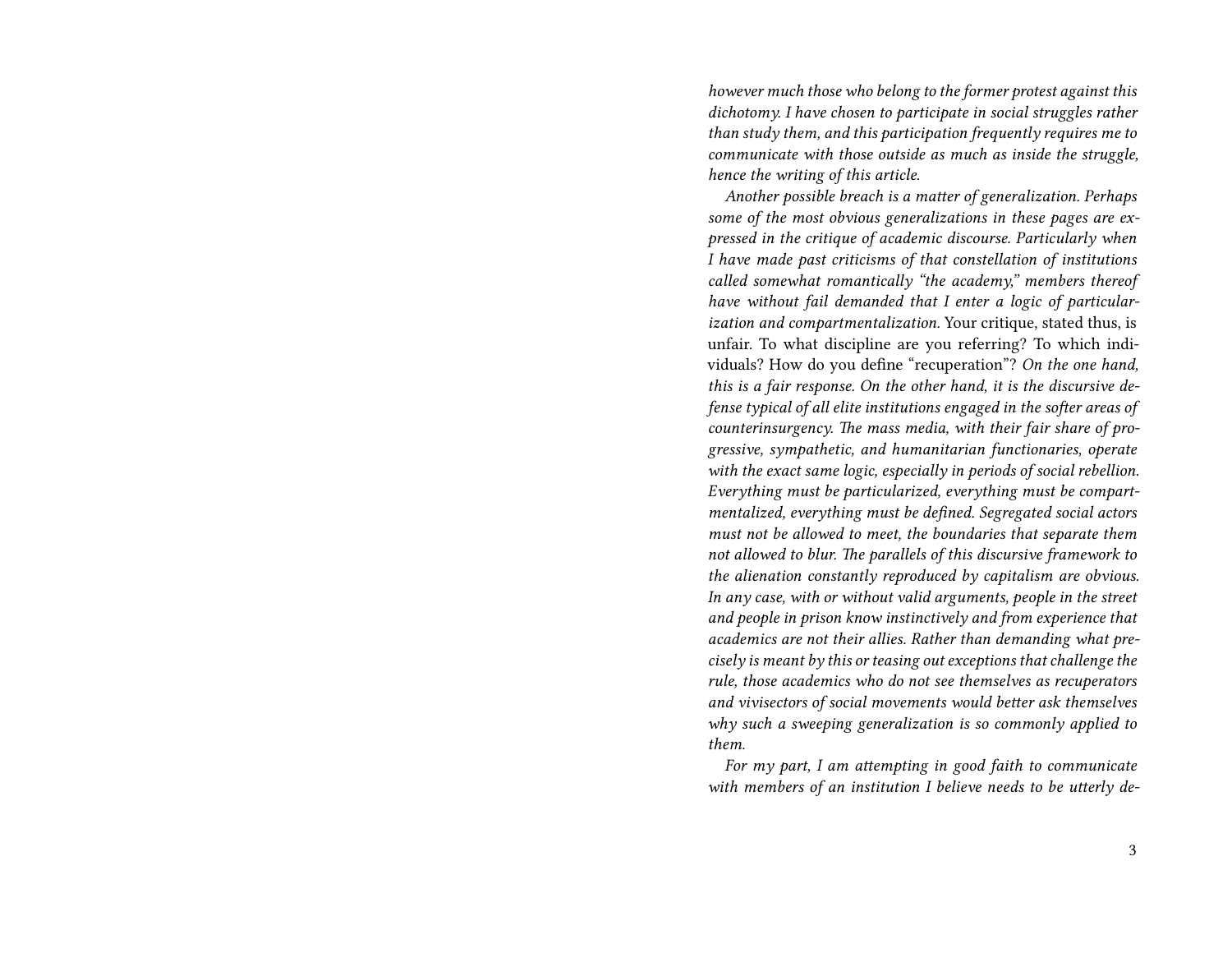*stroyed, as much as the prisons do, because of all the good people I personally know who dedicate themselves to this institution.*

\* \* \*

In academic discourse and the literature of the social movements there is no shortage of critiques of the justice system. At the radical end of the spectrum we can find well reasoned, clear-headed calls for the abolition of its more obviously violent institutions — the police (e.g. Williams, 2004) and the prisons (e.g. Mathiesen, 1974, or Bissonette, 2008), and we also find plenty of analysis of the law itself as an elite tool (e.g. Thomson, 1975). Yet, just as the mass media may report individual cases of police and prison abuse but never spread a generalized critique of these institutions (which should be distinguished from the periodic calls to modernize them<sup>1</sup>), social critics may target these institutions but rarely question the practice and the concept that lie behind them: that of justice. On the contrary, people who speak out and people who act out against the great social harm perpetrated by these institutions often do so in the name of justice. These advocates of justice include anarchist academics such as Noam Chomsky, who often calls for the enforcement of international law, to the annual masses of protestors whose signs and banners demand justice for Mumia, justice for Palestine. In these cases they are either calling for the existing judicial framework to change its mind  $-$  as Mumia has already gone to trial, and the UN has already deliberated and decided to partition Palestine; or they are imagining a new judicial framework that will be structurally better equipped to dispense desirable outcomes.

4

Harold Barclay, 1982. *People Without Government: An Anthropology of Anarchy*, London: Kahn and Averill.

Jamie Bissonette, 2008. *When the Prisoners Ran Walpole: A True Story in the Movement for Prison Abolition,* Cambridge: South End Press.

Christopher Boehm, 1993. "Egalitarian Behavior and Reverse Dominance Hierarchy," *Current Anthropology*, Vol. 34, No. 3, June 1993.

Michel Foucault, 1977. *Discipline and Punish: the Birth of the Prison.* New York: Pantheon Books.

Peter Gelderloos and Patrick Lincoln, 2006. *World Behind Bars: The Expansion of the American Prison Sell,* Harrisonburg, Virginia: Signalfire Press.

David Graeber, 2004. *Fragments of an Anarchist Anthropology*, Chicago: Prickly Paradigm Press.

Derrick Jensen, 2004. *A Culture of Make Believe,* White River Junction, Vermont: Chelsea Green.

Thomas Mathiesen, 1974. *The Politics of Abolition,* London: Martin Robertson.

James C. Scott, 1998. *Seeing Like a State: How Certain Schemes to Improve the Human Condition Have Failed,* New Haven: Yale University Press.

James C. Scott, 2005. "Civilizations Can't Climb Hills: A Political History of Statelessness in Southeast Asia," lecture at Brown University, Providence, Rhode Island, February 2, 2005.

Dennis Sullivan and Larry Tifft, 2001. *Restorative Justice: Healing the Foundations of Our Everyday Lives,* Monsey, NY: Willow Tree Press.

E.P. Thompson, 1975. *Whigs and Hunters: the origin of the Black Act,* London: Allen Lane.

Kristian Williams, 2004. *Our Enemies in Blue,* Brooklyn: Soft Skull Press.

 $1$  Modernization is impelled by a discourse full of specific criticisms, that take as their highest goal the good of the institution itself, its effective and continued functioning, whereas a real critique of an institution must lift it up by its very roots and include the possibility of discarding it wholesale, should it be found to conflict with the independent goals those formulating the critique have prioritized.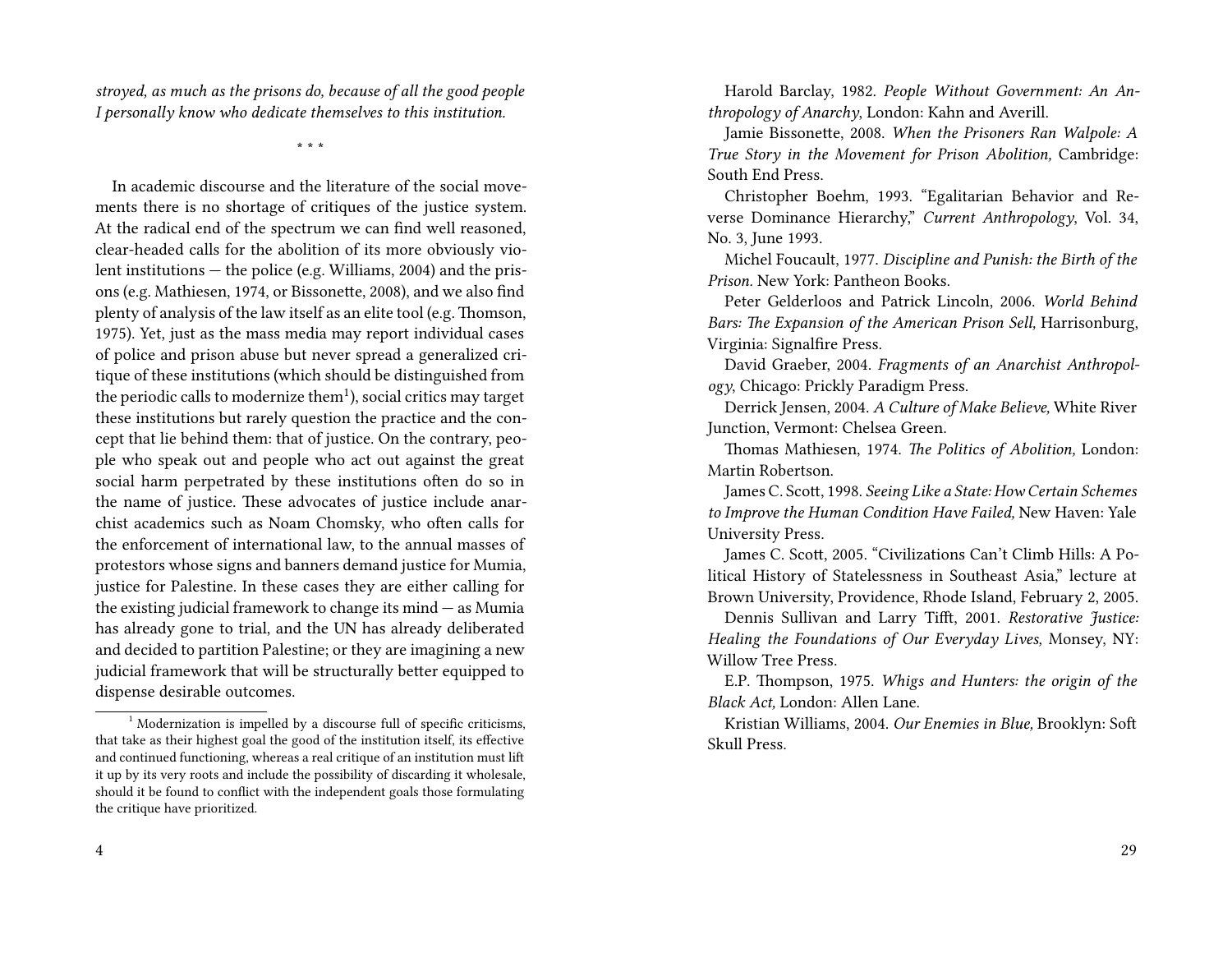ing justice through the production of discourse rather than the enabling of action is unforgivably cynical. It is useful to recall that the prison system developed in large part as a humanitarian reform (Foucault, 1977), guided by scholars, many of them well meaning, drafting papers and formulating better means of social management.

In today's bureaucratic system of control, one need not be ridiculously wealthy to be part of the ruling class. One need only view society from above, see human problems in inhuman terms, alienate desires from actions, and contribute one's two cents.

There are already many acts of resistance against the justice system, and millions of people who understand themselves to be at war with the police or with at least some aspects of the state. What is needed is not that their enemy be advised of more humane ways to treat them, nor even that these millions be studied by some progressive academic bold enough to acknowledge their existence — the study will probably not be of any use to them, but it will be useful for government agencies tasked with analyzing and undermining these uncontrollable social elements. What is needed is solidarity: rather than particularizing, joining together to create a collective force capable of changing this reality from below.

My goal in writing this article is to enable action, not to produce discourse. Seeing through our own eyes rather than dehumanizing social conflicts can help us to act more effectively and more honestly. Realizing that it is our responsibility to take things into our own hands rather than calling for a more powerful actor to solve a problem allows us to confront the institutional configuration that causes or exacerbates many of society's worst problems. Believing that we can survive the repression that this path will incur can give us the courage to do what must be done.

But desirable to whom? The police unions are quite happy with Mumia's verdict, and world leaders and Judeo-Christian religious organizations are satisfied with the just outcomes west of the Jordan. This follows a general pattern: the definition of criminality, the structuration of justice, and the outcomes of the justice system in our society favor privileged and powerholding members of society over poor and disenfranchised members of society. This holds true for economic class as well as other axes of privilege and oppression such as race and gender. Because justice systems need to win consent, as will be argued below, justice systems also include limitations on the prerogatives of owners and rulers, and exceptional cases of punishment when such individuals are caught violating universal laws. The limitations generally protect privileged members of society from one another, for example prohibiting investors from defrauding other people with enough capital to invest, facilitating a consensus of the elite; meanwhile the exemplary and mediatic nature of the punishments, combined with their disproportionately meager numerical appearance, reveals their function to be legitimizing the universality and inviolability of a justice system that in its execution and in its breach preserves unequal distributions of wealth and power in society. In other words the present justice system does deliver what is considered to be justice for the privileged and powerful; what is perceived to be injustice is only systematic in the view of the poor and powerless. The existing judicial framework demonstrably operates on an elite mentality of social control, thus those justice-seekers who wish for the institutions to change their minds can be understood as naive, timidly pragmatic, or sympathetic to the elite mentality but holding a dissident opinion in some particular case.

The remaining viewpoints — that justice is served, or that it can only be served by changing the existing institutions — require one to declare their allegiances, given the opposing char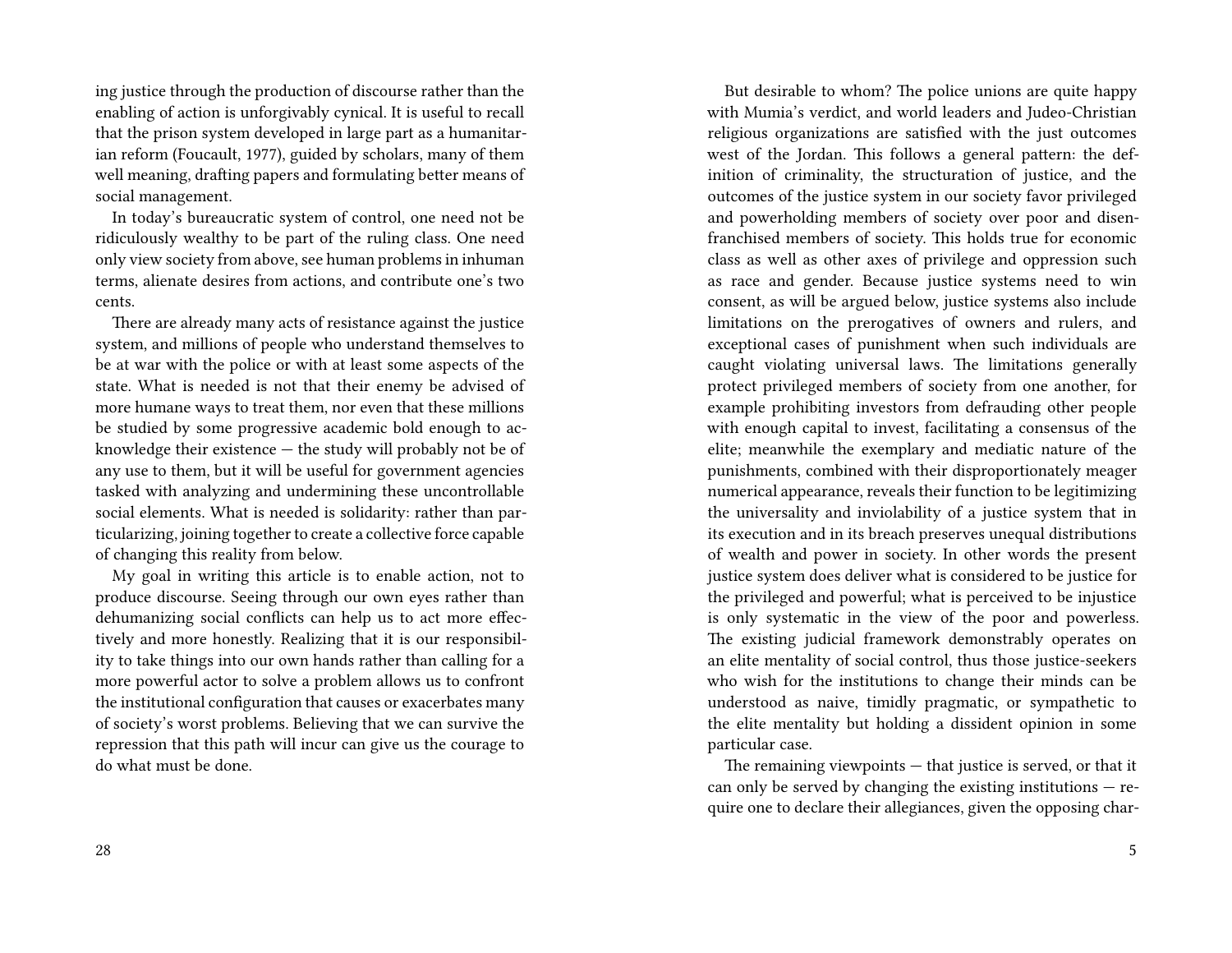acter, the contrasting relationship to a social hierarchy, of each viewpoint. One either adopts the perspective of the rulers or of the ruled, each of which conform to a high degree on whether they see justice or injustice in the functioning of the system. Yet the idea of taking sides is inimical to the concept of justice, which must be blindly impartial. This contradiction illuminates a necessary third way: the elimination of social classes through some revolutionary process. Couched in certain terms, this need not be such an extreme proposition, given that equality is generally seen as a prerequisite to justice, and the current definition of equality, limiting itself as it does to voting rights and civil liberties, has proven inadequate.Thus, the quest for justice reveals itself to be perfectly compatible with social movements that have revolutionary aims. I argue that this coexistence, this collaboration between social justice and revolution is one factor that frequently enables the recuperation of social movements within the dominant social order.

Before trying to understand how this is so, it would help us to examine just how far outside the concept of justice human societies have come. At the far end of the justice concept, we have multiple examples of *restorative justice.* Without any institutions of policing, imprisonment, or even anything properly characterized as punishment or a legal code, numerous human societies have arbitrated social conflict. In the system used traditionally by the Navajo, a system that survived a period of legal prohibition by the US government and is in official use today, elders seen as neutral act as specialized arbiters in trials that take place in the public eye. Non-specialized members of the society bring forth the conflict voluntarily, and encouraged by the arbiter they tell their stories. The emphasis is on discovering the root of the discord and mobilizing social support to restore harmony (Tifft and Sullivan, 2001). In comparison to Euro/ American justice systems, the Navajo practice is beautifully humane, but a number of elements are familiar. We will look at these, after examining a model of conflict resolution

even written in language accessible to a general audience. It is left up to the mass media, financially inseparable from the corporations responsible for climate change, to choose just how and to what extent this disaster should be communicated to the public. On the whole climate scientists do not sabotage the work of their colleagues in the disciplines that produce the technicians whose job it is to destroy the planet, they do not hijack media broadcasts to tell the real story, they do not stand at the local grocery store handing out flyers informing people that they only have a few years left to save the planet, they do not avail themselves, their institutional resources, and their cultural legitimacy to the anarchists who are going to prison for using sabotage to stop deforestation, and they are not themselves setting car lots full of SUVs on fire (or developing other means to render large numbers of these fuel-inefficient vehicles unsalable while releasing less carbon into the atmosphere). They have chosen institutional loyalty over loyalty to the planet and to what they themselves know to be true.

Certain things I have written in this essay are similar to arguments that have been made by scholars with an abolitionist perspective. The difference is that these scholars have presented their arguments as suggestions for social design. But the justifiable argument that the police, the courts, and the prisons constitute part of a counterinsurgency war waged against oppressed members of society require one to take sides. Faced with an asymmetrical war of aggression, one cannot choose neutrality. You cross a critical boundary when those who are processed, those who are jailed, those who are tortured, those who are killed, are your friends or family members, when they are not simply "informants"<sup>12</sup> or members of a sample. Criticiz-

 $12$  I think there is no small significance in the difference of usage this word has for us and for academics. What is most significant is that the meaning is the same: "those who talk with the authorities."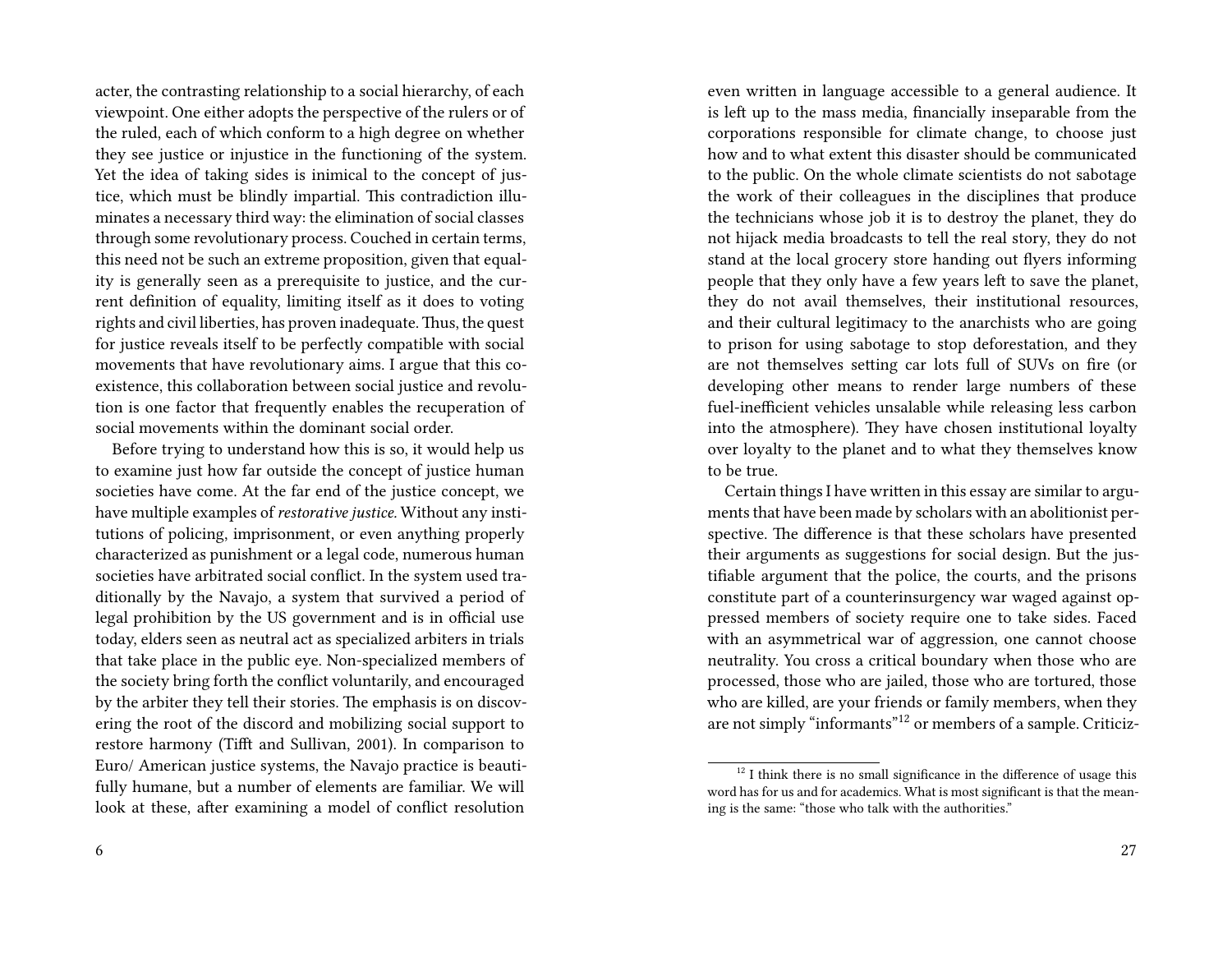negating the very basis of the justice concept, yet most of the objective criticisms of the justice system that appear in academic discourse do not seem to recognize the full implications of these frequent negations. I feel it necessary to point out that the academy as a whole shares in the responsibility for the ongoing disempowerment of society constituted by the practice of justice, because the academy, through objectivity, avails itself to institutions rather than to lives. The academy *produces discourse* rather than *enabling action*, and discourse is fodder and fuel for institutions that already exist. It is the vital force that animates and adapts the bureaucracies that govern; it is useless to the governed except as palliative.

A clear example, from a social question less complicated than conflict resolution, is that of climate change. On the one end, the academy produces the engineers and public relations specialists who are, apart from the politicians and business executives, most directly responsible for destroying the planet.<sup>11</sup> On the other end, the academy produces the scientists who are studying this destruction. Climate scientists know very well that our society is engaged in an act of mass suicide. However, they continue to produce studies which, it is overwhelmingly obvious, only corporations, governments, and other elite institutions are positioned to act upon; these studies are not

26

that cannot be characterized as a justice system, to help us create and understand a working definition of justice and imagine some of the possible alternatives.

This is the model of *diffuse sanctions* (Barclay, 1993) which is especially common in egalitarian societies that can be understood as post-state or as existing within a regional system that includes hierarchical societies — in other words anti-authoritarian societies that exist in tension with authoritarian neighbors or that may have even formed their present structures as part of a process of abandoning earlier stateorganized societies to which they belonged (Scott, 2005). In such societies, conflict resolution is subjective, decentralized, diffuse, and carried out by what anarchists would refer to as direct action. On an economic level, incidentally, such societies are usually characterized by mutual aid or the gift economy.

In this model, conflict is subjectively defined. Ideally speaking, the individual identifies conflict for herself, in horizontal collaboration with her peers, through the personal interpretation of non-codified<sup>2</sup> cultural values of what is and is not acceptable behavior. Conflict resolution is decentralized: it does not take place within a singular, ritualized and formalized social space but within multiple ritualized and non-ritualized loci (thus it is impossible to speak of a single or official outcome). And within this model conflict resolution is diffuse and based on direct action: any and every individual has the prerogative to respond to a perceived conflict or breach of good behavior as she sees fit, and social peace is ensured through the sharing rather than the specialization of this duty. Social sanctions are meant to discourage rather than punish antisocial behavior and ideally everyone is empowered to carry out these sanctions.<sup>3</sup>

 $11$  Responsibility is judged by how much one profits from the harmful action, how much power one exercises in the realization of the harmful action, and how much access to information about the harm one has. The problem of climate change is not the product of the personalities of certain individuals, it is the product of the capitalist logic of production and Western values regarding human relationships with the environment, all reproduced in the actions and decisions of everyone within society. Participation in the destruction of the planet is spread out, but responsibility is concentrated. A common person must risk her liberty and with luck and good planning might shut down a coal-burning power plant for one day. The executive of a power company need only risk her ludicrous financial privileges and she could shut down a great many power plants and create a much larger ripple in public consciousness.

 $2 A$  code being distinct from a norm in how it is remembered, interpreted, and applied.

<sup>&</sup>lt;sup>3</sup> In many societies certain sanctions were the prerogative of one gender or age group although among anti-authoritarian societies such distinc-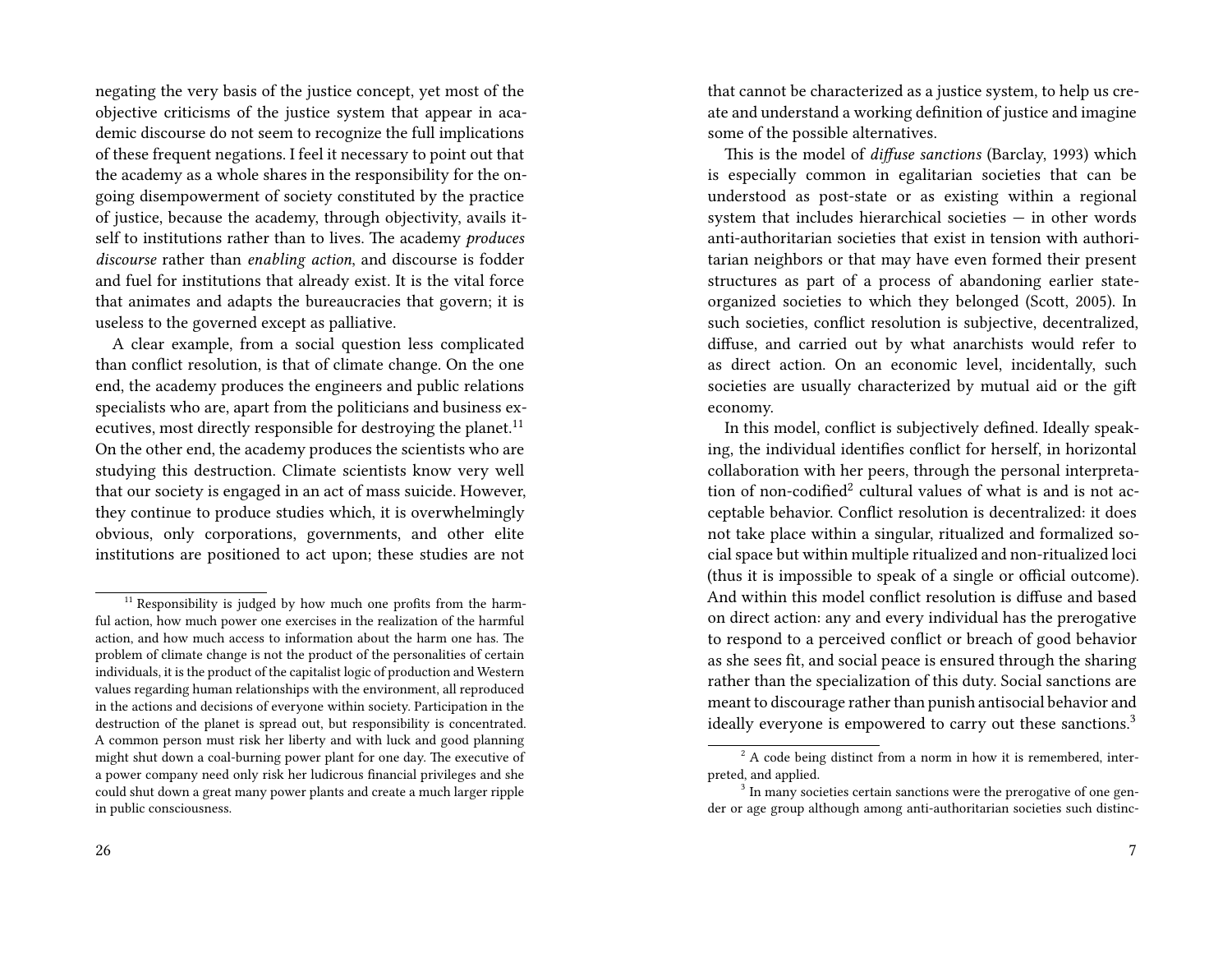Common sanctions include ridicule, criticism, withholding esteemed social connections (e.g. sex or friendship), all the way up to ostracism and assassination (Boehm, 1993). The sanctions are aimed at the offending individual's social sensibilities and seem to be based on the assumption that the individual voluntarily wants to be an upstanding member of society. Only the most extreme sanction, assassination, falls outside this logic, but it does not seem to be universally present among societies that resolve conflicts through diverse sanctions, and seems to be reserved for the rare cases when the individual in question poses the danger of destroying the society itself — through repeat homicide or tyrannical behaviors.

An important portion of conflict resolution activities in societies that use diffuse sanctions can be characterized as *intentional levelling mechanisms,* actions that intentionally protect the society's horizontal characteristics and dissuade people in leadership positions who would attempt to dominate their peers (Boehm, 1993). The social dynamics in horizontal societies suggest that the democratic ideal of egalitarianism does not apply to so-called egalitarian societies in which justice systems are absent. In a society in which conflict resolution is, ideally speaking, a subjective process, an abstract equality strikes me as philosophically irrelevant. One might identify a notion of equal rights in many such societies, such as everyone's right to eat, but in a society in which this right is never under question, it seems more like a foregone conclusion than a discrete concept. Historically, rights come into question only with the existence of a central authority that has the power to grant or withhold those rights. In other words, not only in practice but also in terms of origins, might makes right.

Individuals can only ever be equal in an abstract sense. Equality is a mathematical concept and it might be useful to

our negations of that system: creating relationships of solidarity; developing means to resolve our own conflicts without recourse to the justice system; abandoning the morality of innocence and guilt, of codified, objective law; revealing the class interests of the institutions and agents of the justice system; engaging in direct, nonmediated communication with people from whom we are meant to be isolated; surviving in illegality; and continuing to take action without permission. I would say that on balance, we won this particular contest. There was a great deal of psychological stress, but in the end strong personal relationships were formed, the justice system was shown to more people for what it truly is, and the squatters' movement proved itself capable yet again of surviving repression. Personally, I was forced to live in a situation of illegality, and I did it triumphantly, stealing what I needed for survival since I wasn't allowed to work for it.

This is the point in the essay where I am to argue that society would be safer, more empowered, and much freer to develop ethically and to repair social harm, to right wrongs, if it were organized horizontally and individuals were allowed to use direct action and diffuse sanctions, if there were no justice system, no government — democratic or otherwise — and no hierarchy of social classes. Yet I have no intention to write a pamphlet, stating the obvious, for some, and spouting dogma, for others. And I have no intention to elaborate in convincing detail, because social planning is inimical to horizontal forms of organization. One cannot produce a policy paper against societies guided by policy papers. And if one doubts the clear acts of negation, the millions of people *taking things into their own hands* every day, one has already chosen sides.

Arguing objectively against justice can only bring one so far, precisely because of the importance within justice systems of denying subjective realities. The millions of people who violate the law out of need or on a whim, especially when these violations challenge social control or existing hierarchies, are

tions tended to be closer to generalizations or norms than to essential categories.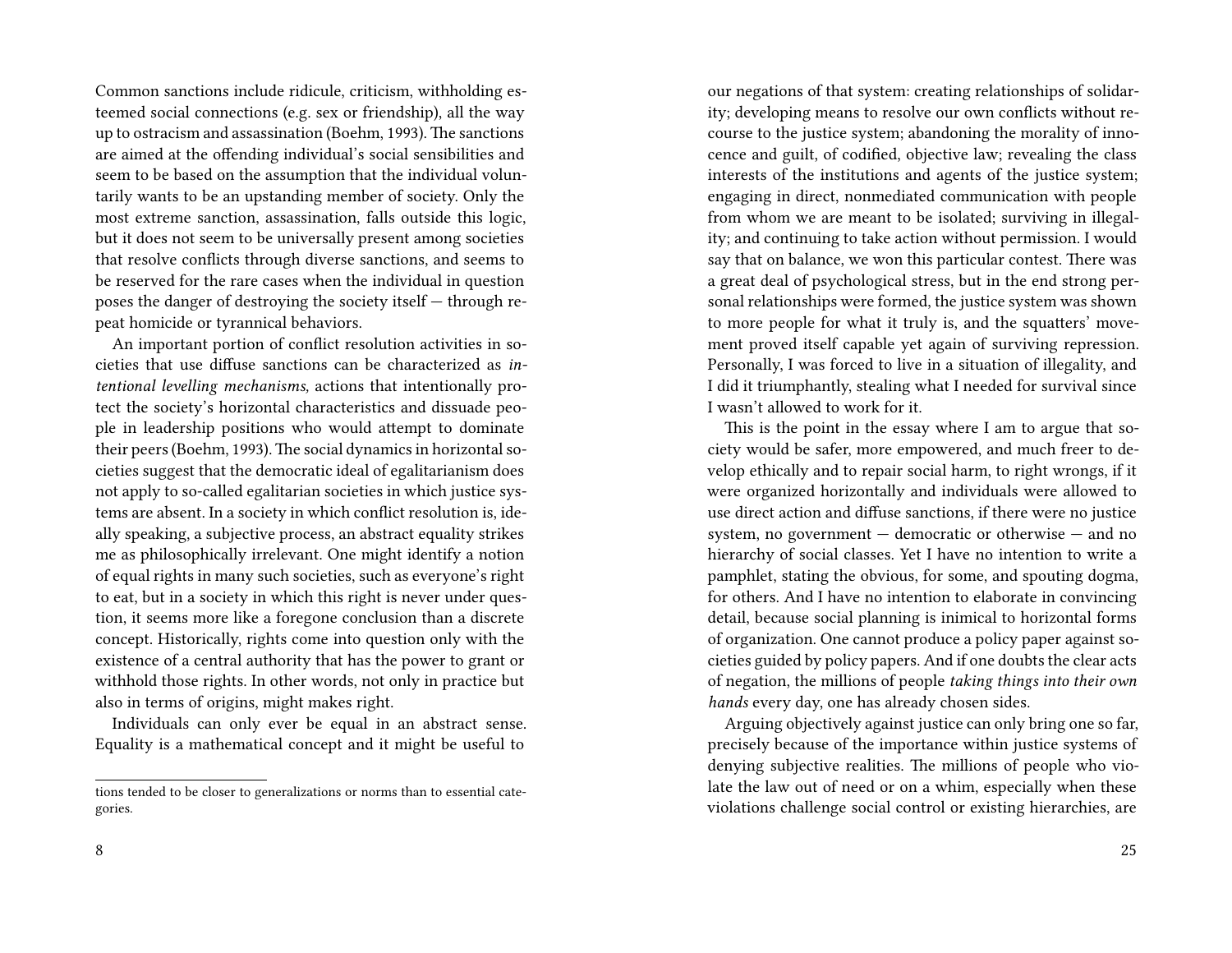another. In a spectacular society, the only mediator of opinions is to be the spectacle itself.

My tawdry little story illustrates how the justice system can meet its political objectives, which are, to speak honestly, oppressive, even while meting out justice. The movement was repressed, my codefendant and I received a just outcome, and there is no contradiction between these two facts. Without ever having to falsely imprison anyone, the justice system was able to strike a number of blows against a movement that is the declared enemy of capitalism and the state. Two people were briefly locked up and for a longer period submitted to a regime of psychological harassment. Dozens of people had to scramble to raise money, organize support, communication, and solidarity events, taking a great deal of time away from their other projects and from their initial effort to communicate and create connections with the public, further distancing them from public reality (since the public does not consciously exist in a state of war, as much as the state consciously employs methods of warfare against them); additionally these people had to live through a psychological hardship, having a friend of theirs and another person with whom they felt affinity being kidnapped and threatened with imprisonment. In other words, two people are arrested and their entire community is punished over a period of two years even though the court pretends to have absolved them.

If we had been seeking justice, if we imagined that we would find victory within the courts, this would be the end of the story. Fortunately, we recognize that we live under a domestic state of war. This declaration may seem dogmatic, or hotheaded, or self-important, except that criminologists and police theorists are quick to acknowledge this point as well: policing is counterinsurgency (Williams, 2004). Current military doctrine on "fourth generation warfare" is even more explicit in describing the war as both domestic and permanent. Our ability to survive the frequent attacks of the justice system lies in

bureaucrats but it is inapplicable to human personalities and capabilities. An anarchist ontology should leave social democracy forever behind and insist that, in fact, no two humans are equal. If we accept that human needs and desires are different and furthermore are best defined by the individual himself, how can we continue to insist that one law can be applied to two different people, or two different circumstances, if our interest is fairness or the meeting of human needs and desires? Of course it's an act of projection but one can see this principle in the so-called egalitarian (more accurately 'anti-authoritarian') societies referenced by Boehm. In the course of their daily activities, these societies recognize the existence of leadership positions — leaders in the hunt, leaders in war, leaders in ritual, leaders in healing, leaders in oration. People are, after all, different in terms of their inclinations and abilities, so equality becomes a useless phrase when speaking of lived experiences in a horizontal society. What is relevant is the cultural determination, identified by Boehm, on the part of these anti-authoritarian societies to not let anyone use a leadership position to exercise power over others, and to respond with diffuse sanctions, with intentional levelling mechanisms, to knock someone's legs out from under her should she ever try to stand above the rest. The recognition of this prerogative in every individual is especially advantageous to preserving a horizontal structure, because specialized justice seekers are likely social actors to nourish the development of hierarchy.

States<sup>4</sup> formed by a variety of means throughout the world, over the course of hundreds or thousands of years. Especially when considering the development of the first coercive, classor caste-based hierarchical societies thousands of years ago, it

<sup>&</sup>lt;sup>4</sup> As an anarchist I am using the concept of "state" in a different way from how it is usually understood by anthropologists. As we are interested in a unified critique of coercive and self-pertuating hierarchies whereas they are interested in differentiating hierarchies, our usage is broader and finds its first appearances further back in history.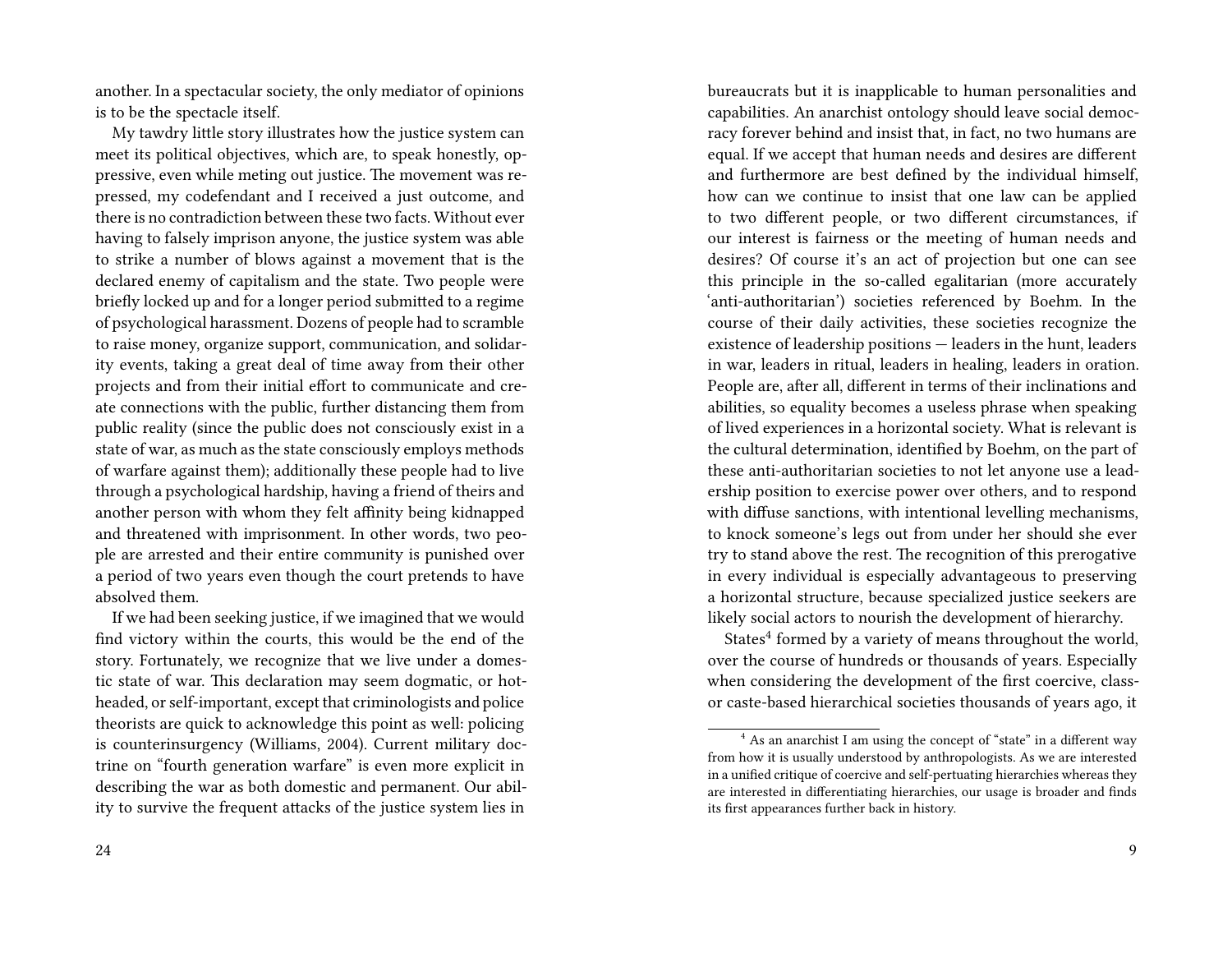is difficult to identify causes with any certainty. But one common element in the social processes that led to the eventual formation of states seems to be the concept of justice and the specialization of arbiters of social conflict. It is something of an idealization, and thus cannot be entirely true, but the historical likelihood that specialized arbiters preceded a specialized military class in the development of the state suggests that, while the state is certainly a military formation, it is even more the fruit of justice.<sup>5</sup> Granting a specialized group the exclusive prerogative of sanctioning undesirable behavior, and thus defining undesirable behavior, and thus sculpting society's desires, seems to me to be a prerequisite (or perhaps a concomitant) to the creation of a class-based, hierarchical society. This is not to say that justice systems automatically lead to hierarchical societies: no social or cultural processes are automatic. The Navajo, for example, have specialized arbiters, and are a horizontal society, perhaps because in their case the same cultural determinations that legitimize the activity of neutral, elderly arbiters also legitimize certain ideas of fairness, harmony, and horizontality. Segmentary lineage systems that enable the existence of elderly arbiters as a nascent political class also contain many structural characteristics that could impede the development of a state. But because we do not have a mechanistic view of the development of societies, saying that the state is the fruit of justice is not the same as saying that justice is the seed of the state. Outcomes are always multiple, contested, and unpredictable.

that ringing in your ears, tomorrow you may be deaf. We won't take you to the hospital to get it checked out unless you sign this form.") Fortunately those people took the trouble to later go to the police commissary to retract their denunciations and say they had been pressured. Still, this favorable outcome obscures the fact that because of police intervention they never got the chance to yell at the people who set off the firework, and the people who set it off never got the chance to hear that criticism.

This prophylactic approach to social control reveals the political dimension. The police personally view themselves as opponents of the anticapitalist squatters, and the squatters certainly return the favor. Most squatters have friends who have been beaten, jailed, or tortured by the cops, all have been insulted, degraded, and threatened by them, and the cops exist in part to counteract the squatters' forceful subversion of the social order and the property laws. Thus the police understand it as their responsibility to prevent or punish squatter interventions in public, and to them public fear of terrorism is simply a tool to achieve this. Significantly, this particular protest was organized as part of a response to a wave of evictions and repression carried out against anticapitalist squatters over the previous year. Actions on other days included interrupting a meeting of property owners and holding a major march. This action was to be the most tranquil, the most focused on meeting the public and communicating. The justice system repressed it and cast it as a "paramilitary" attack by squatters who wanted to vent their rage "against people who disagreed with them."<sup>10</sup> In practice we can see a blurred distinction between democratic pluralism's ideal function to protect people with different opinions from attacking one another and its bad habit of preventing people with different opinions from communicating with one

<sup>5</sup> David Graeber (2004) writes of democracy as a military formation, with reference to the ancient Greeks. At this stage, justice and warfare were not all that far removed. In Athens, next to the Acropolis stands Areopagus, the hill dedicated to Ares, the god of war and executions. Areopagus was used by a justice cult of elderly men who tried and punished criminals. Today, the criminal justice system has often been described as a military occupation or a domestic war against poor communities and communities of color (for just one example, see Gelderloos and Lincoln, 2006)

 $10$  Quotes are from the initial accusation submitted by the prosecutor.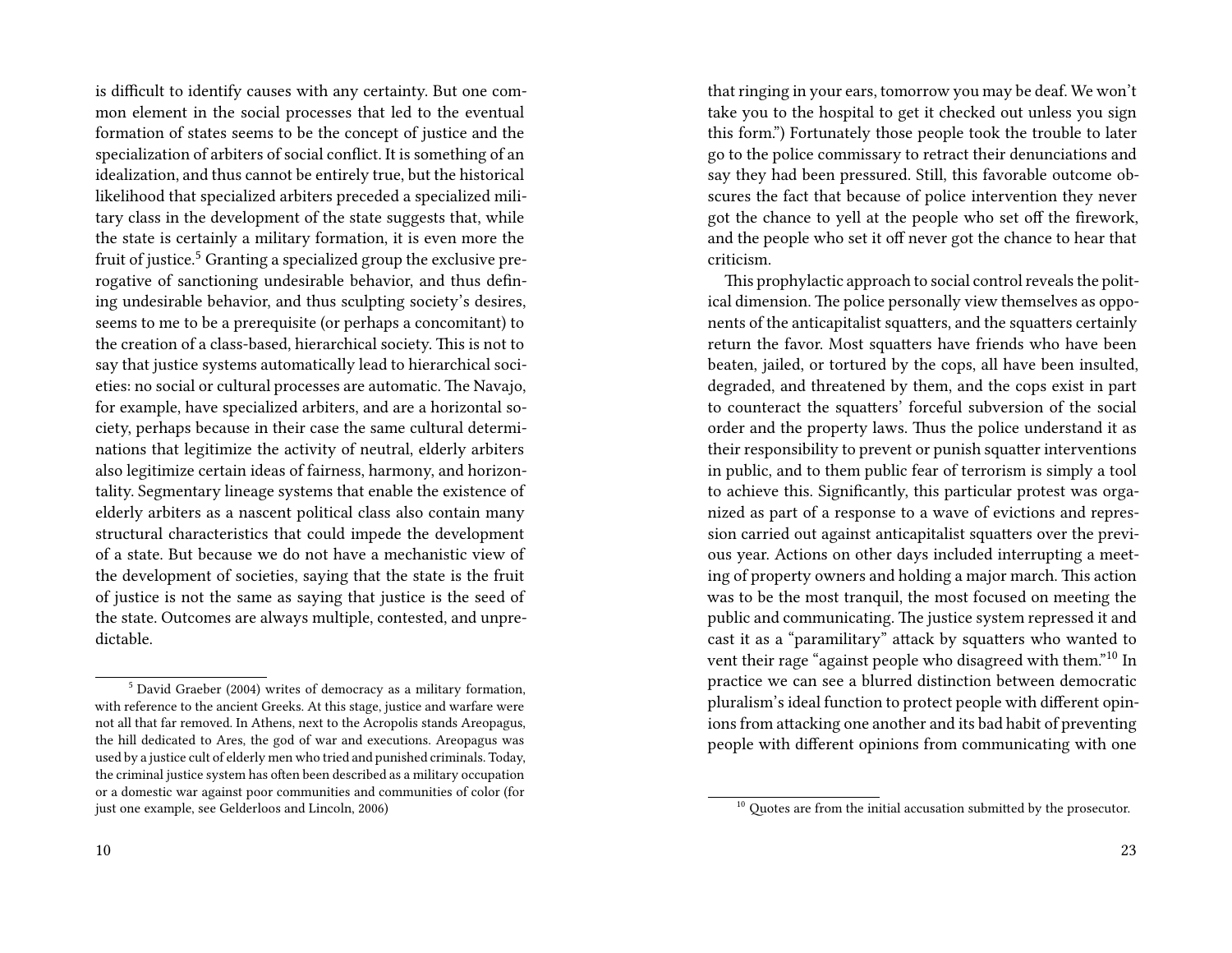add insult to injury, the very same cops who accused me the first time, who it is tacitly admitted were lying, could invent another story about me.

On an ethical dimension this story has interesting implications. Technically I was innocent; I neither constructed, set off, nor knew about the firework, and the firework was not really an explosive and did not constitute a felony disorder. However the justice process proved completely maladapted as a truthseeking mechanism, which is ironic considering that criminal justice prioritizes facts and definitions over affective causes and results. I was compelled to misrepresent my political affinity to the anarchist squatters, to deny that I would have been more involved could I communicate with them better, and that I was more than just a passerby. I declined to mention that earlier that day I had helped make the banner used in the protest, and that in fact I had been staying at the squat from which the protest began its route, because no matter what legal principles they adhere to, guilt by association and collective guilt are indeed active categories in the minds of judges, especially when dealing with such distinct Others as squatters. My attorney as much as the prosecutor acknowledged this unwritten fact with the questions they did and did not ask me. For their part the organizers of the protest were compelled to downplay, at least in outward discourse, that the use of the firework had been irresponsible: it was poorly made, had not been tested, and the plan was not well communicated to other people in and around the protest.

This brings us to the social dimension of this incident: the firework was certainly loud enough to bother or upset people in the immediate area. Yet the intervention of the police prevented any resolution and transformed everyone into spectators or perpetrators, subsequently segregating these two categories. Whatever disturbances the firework may have caused were turned into legal tools, as the police pressured two people into signing a form saying they were injured ("You never know,

Human societies have been diverse enough that one could imagine a society developing coercive hierarchical structures without a system of justice. In any case, examples abound of the correlation between justice systems and the development of the state, and in Western civilization, which has produced a world-dominant culture that has to a great extent authored the institutional bylaws of every government on the planet, justice played an indispensable role in the early development of the state and currently is a dominant concept in state interventions in mass psychology and public opinion, in popular conceptions of conflict resolution, in state counterinsurgency and repression of social movements, in surveillance and control of lower classes, in the identity and activity of social movements, and in the disciplining of a broad host of human relationships in both the public and private spheres.

What are the common elements of justice systems? Because they seek to impose an official, singular outcome, the justice seekers must win social consensus. In stateless societies, this means that justice is largely a popular concept. The arbiters do not have structurally reinforced roles and thus they can lose followers if they are seen to mete out injustice. But even under the state, where justice is institutionalized and enforced, consensus, or its watered-down democratic version, consent, is a necessary element. All elites have had to work hard to win consent, and though the governed classes in Euro/American societies have to do much more than simply walk away in order to vacate our role as spectator/object, our rulers have needed no small amount of bread and circus to keep us in our seats.

The necessity of consent reveals the centralized character of justice. The justice ideal holds that conflicts must have a single, official outcome, not multiple, decentralized outcomes chosen by different social actors. In the extraordinary, to me humane, traditions of justice such as that practiced by the Navajo, legality and punishment are not key features, but centralization is a prerequisite for both legality  $-$  the codification of human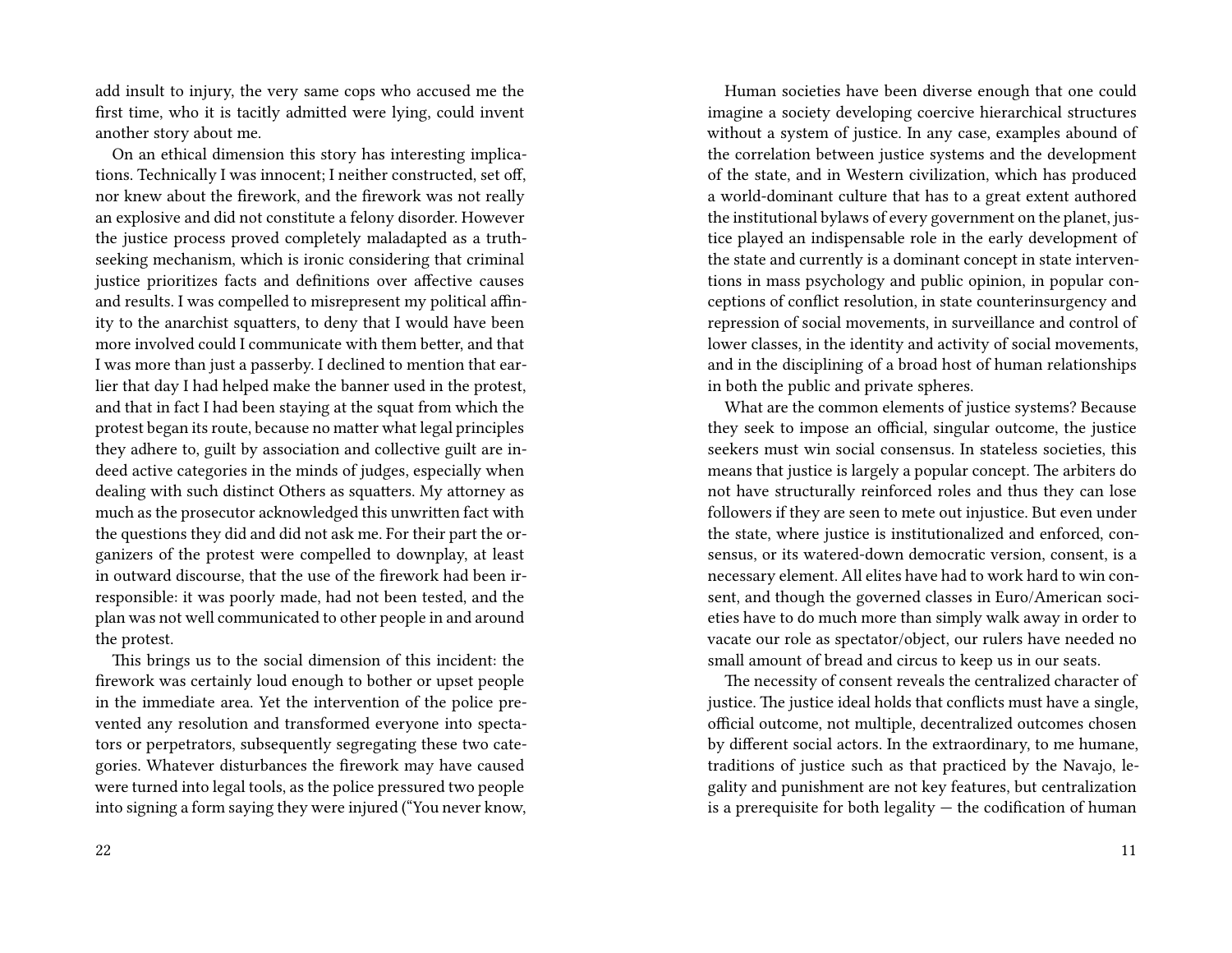behavior and morality that provides a potent set of tools for social control and reduces ethics to following orders; and for punishment — the prerogative of the state to cause harm and not be questioned for doing so, and another potent set of tools for social control.

Another common element is the idea of neutrality. The person who is hurt, the person who for whatever reason hurt another person — the lived realities of these characters become secondary within the logic of neutrality. They are recharacterized as biased, and their viewpoints cast as untrustworthy for arriving at just outcomes. Neutrality removes fairness to a bird's eye view, protagonizing nobody in theory. But in practice, the protagonist is the personification of neutrality  $-$  it is the arbiter himself. (This primitive epistemology should in no way be seen as distant from the proliferation of TV series protagonizing judges, prosecutors, and police in current day American society). Thus, the person who is most important to the justice process, the person who inhabits the center of the damaged community's affective attentions is the person judged to be most distant from the act of damage itself. Understood thusly, the neutrality of justice appears less like a noble principle and more like a pathological avoidance of the trauma which the community has been presumably convened to address. At the end of the spectrum most distant from the Western practice, in the framework of restorative justice, the arbiter is more of a narrator who uses her power to protagonize the people directly involved in the conflict, presumably for the benefit of all society. But in all forms of justice familiar to Euro/American society and to all forms present in hierarchical societies, the chief interest of justice must be the imposition of justice itself, given that the crimes of the lower classes always contain some element of negation of the ruling class's legitimacy in criminalizing certain behaviors.

The portrayal of emotions and affective ties as impediments to the execution of justice must also be examined. An arbiter's and when the police saw me watching the arrest, they arrested me as well. The two of us were charged with public disorder with explosives, which carries a minimum sentence of three years in prison, and a maximum of six years.

The institutional narrative is very simple: justice was won. The police alleged that the firework was a mortar, and that it shot out stones that caused damages and injuries. A forensic analysis proved it was just a firework, and witnesses clarified that there were no injuries, no damages, and no panic or disorder. We were acquitted. End of story.

But in human terms, the most important feature is not the outcome. It is the experience of living under a system powerful enough to submit an individual to a process for reasons that it alone deems valid.<sup>9</sup> In my case, this meant going to jail in a foreign country (and, this seems a triviality until you imagine having to do it yourself, going to jail practically blind, because I was arrested while wearing contact lenses, which I had to take out after a couple days) for one week, until the movement could raise the unprecedentedly high 30,000 euro bail the judge had set, believing police allegations that we had just carried out some quasi-terrorist act. It meant being forced to live for the two years until trial in a strange place where previously I had no social roots nor friends, and for the first year having to sign in at court every fortnight; not being allowed to work or renew my visa but required to remain there, under the constant threat of being kidnapped and locked in an unpleasant building watched over by violent thugs for three to six years of my life. And having to raise several thousand euros to pay for a lawyer to defend me (because, within this system, we cannot defend ourselves, in every sense). And now that it's all over, knowing that the same thing could happen all over again, that even, to

 $^9$  For the elaboration of this theme, a friend of mine who studies criminal justice in the academy recommends Malcolm Feeley, 1979. *The Process is the Punishment,* New York: Russell Sage Foundation.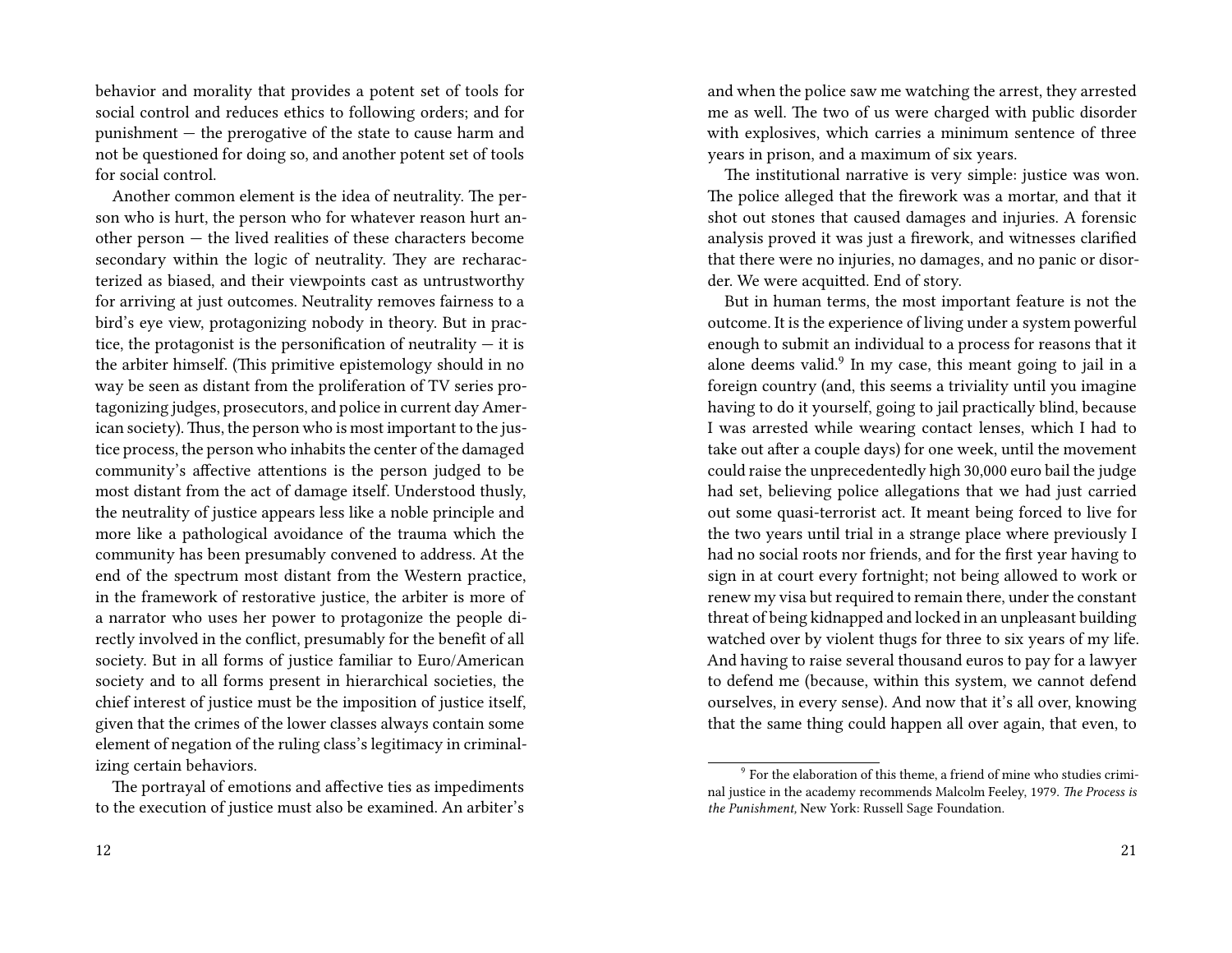The frequency with which the present system produces injustice, as evaluated by almost any standards (e.g. a person who is innocent by strictly legal standards being sent to prison) is a tragedy of immense proportions. But looking beyond that, to recognize that the successful production of justice is also an abusive violation of human needs, clarifies that our task is not to fix the justice system but to abandon it in favor of something else entirely. To demonstrate that justice is a violation of human needs, I'm going to tell a story about myself. It is a story about me being arrested on false grounds, and of justice being served. As a story it is not as dramatic as that of, say, Mumia abu-Jamal, and it certainly lacks the social importance. But perhaps its mundaneness brings it closer to the millions of other processes of the justice system occurring all around us.

On 23 April 2007, I was arrested in Barcelona after a small squatters' protest. The protest took place on one of the busiest pedestrian streets of the city, Las Ramblas, on an especially busy holiday, St. Jordi. The purpose of the protest was to communicate with the public about squatting. To this end a festive banner was made, and flyers were distributed. Someone in the protest had fabricated a homemade firework. The idea was to grab people's attention and to shoot flyers into the air (and such fireworks are a Catalan anarchist tradition). It was poorly made, and produced much too loud a noise. With a tragicomic grace, the flyers that had been stuffed down the tube floated down as confetti, having been shredded by the force of the blast. I was already leaving the protest and the noise of the firework took me by surprise. At the time I had only been in Catalunya three weeks, and did not understand Catalan or Spanish. I returned to see the police chasing one of the protestors, and, thinking myself safe since I had not been on the scene when the firework went off, followed at a distance to see if anyone had gotten arrested, so we could begin legal support. I forgot that I was wearing a t-shirt with an anarchist symbol on it (it was a gift  $-$  I usually don't dress so explicitly),

neutrality is based to a large part on his psychological, emotional distance from the act of social harm which must be resolved. Such distance is represented as an advantage. Yet without empathy, without consciousness of the pain that surrounds and gives meaning to each particular story of social harm, just what kind of resolution is society able to facilitate? Turning instances of social harm into cases of facts and technicalities is to set down codes of conduct that ignore the causes and consequences of harm but allow society to get on with business as usual. Justice is an avoidance mechanism that leaves the so-called perpetrator in denial or guilt, the so-called victim in ashamed trauma, and lets society off the hook: the crime was a breach of code that concerned one or two or several people, those responsible have been punished, and the rest of the community has no obligation to help those who hurt and those who got hurt to become healthy and whole again, nor to examine what in the social environment may have allowed this harm to take place. In this aspect justice is a patriarchal concept. Its appointed symbol is a goddess,<sup>6</sup> blindfolded and made to hold a sword and a scale, tokens of the military and the market.

Justice requires us to view human conflicts in inhuman terms. Those of us involved in an incident of social harm must remove ourselves from the space of its resolution, we must vacate our personal emotional needs to make room for the imposition of an objective solution we have no part in crafting and no choice but to consent to. We must sympathize against our own interests. Justice is self-betrayal. Given the common elements of justice as a unifying concept and given that the contestations of social justice generally seek to change the forms or spirit of institutional justice, social contestations regarding justice are thus an invitation to betrayal.

<sup>6</sup> Note that male priest classes in patriarchal societies of the era to which we owe this statue-personification of justice frequently co-opted feminine fertility symbols. Their ability to harness these symbols came to symbolize the new male power.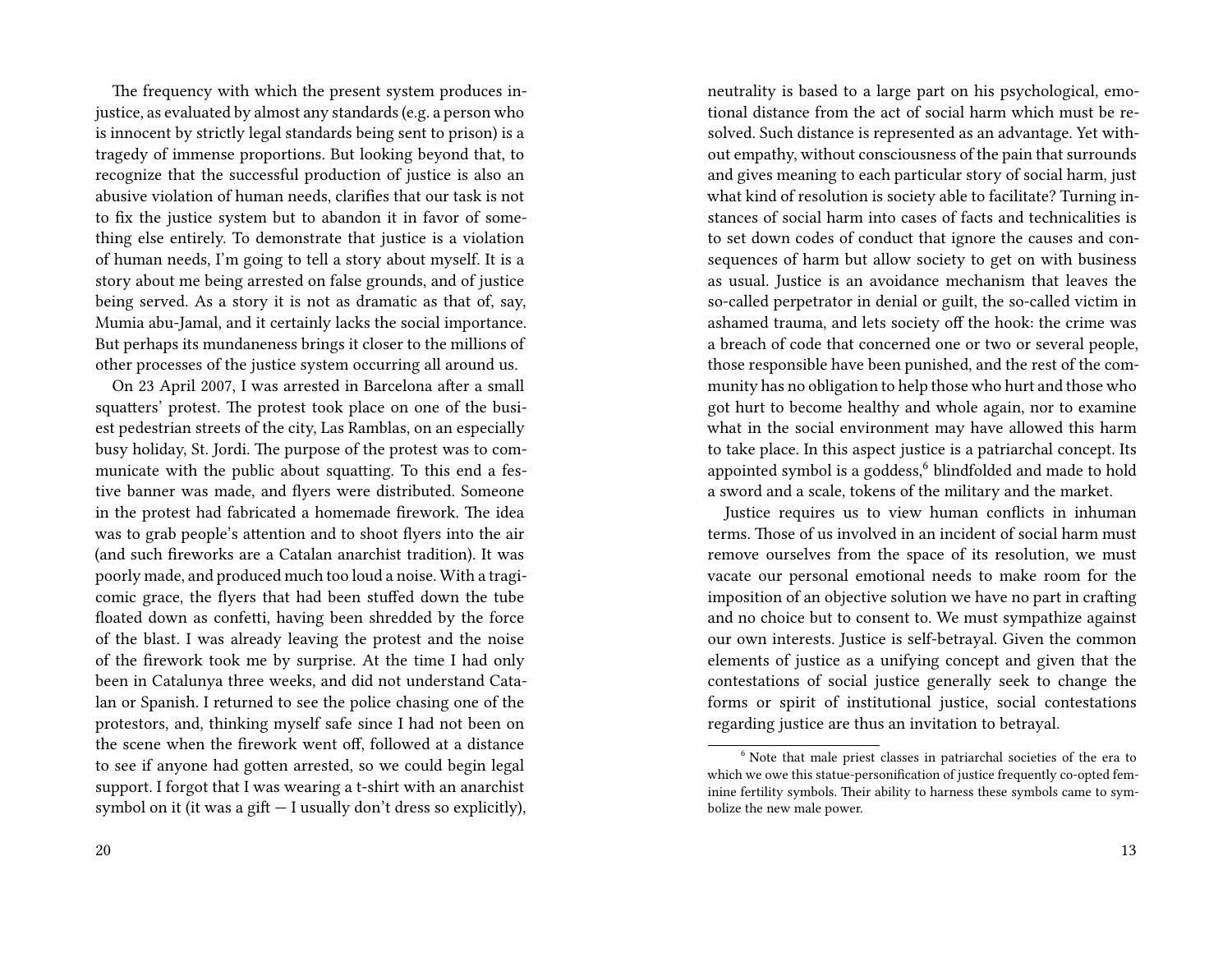Beyond single incidents of social harm — that which in our society is disciplined as crime — what does justice mean for social movements? When a social movement demands justice, even if it is demanding a restructuring of the existing institutions, it preserves the alienation of people from the resolution of their own problems. The demanding of justice imposes the logic of demands within the movement, a negotiation with power rather than a negation of power. Negotiation preserves the central role of the state, the institutional hierarchy which is often the cause and beneficiary of what we identify as injustice; meanwhile the ritual of entreaty — protests, petitions, letters — focuses the energies of justice-seekers towards communication with the state rather than direct resolution of the problem itself, thus preserving the alienation between what we want and what we do. Conversely, the social movements' voluntary adoption of the justice etiquette imposes on those movements what Scott (1998) might refer to as legibility, a social ordering that on the one hand facilitates state intervention in locales distant from the seat of power and on the other hand loses local knowledge and obstructs resolution of problems at the local level. Historically the process by which legibility is imposed has often provoked popular opposition to authority but tragically the social movements of democratic societies have been trained to abandon their protective incoherence-to-authority and explain themselves, to translate their multiple desires into demands that fit within authority's parameters, and lay down the red carpet for state intervention. The language of justice reinforces in people's minds the idea of the state's role in conflict resolution, because it is a call for a fair arbiter, a call for compromise among all parties rather than the negation of the elite. The language of justice also clarifies to the state paths of intervention into the popular conflicts with the potential to birth rebellion. It informs the state of the very worst grievances, which masks need to be changed, which institutions need to be

In the era of the War on Terrorism, it is interesting to note that our fears of conflict resolution in a horizontal society, one without any overarching arbiter, actually reflect the archetype of asymmetrical warfare. *Taking things into their own hands,* rather than being seen as an assumption of responsibility, calls up images of anarchy and terrorism. People are conditioned to expect violence and mayhem will arise in the absence of a powerful social arbiter. But that which we understand to be terrorism is a characteristic of society under the state. Dissidents whose demands are too far outside the parameters imposed by the state, deprived of any power to determine their own outcomes, attack the weak underbelly of society as a whole. This is an activity that is only rational within a justice-oriented society.

The idea that we can escape the dangers of antisocial actors through recourse to fairness-ensuring structures is an institutionalization of ethical immaturity. Implicit in its justification is the recognition that right and wrong do in fact exist; if not, there could be nothing *wrong* with letting the lynch mob act freely. The fact that both the lynch mob and the freedom fighters think they are right is immaterial. Parallel to an unfettered ability to act in order to better society exists our ability to communicate with our peers to approach some sort of shared social ethos. In fact, challenging attitudes we see as harmful or antisocial, and receiving criticisms of our own attitudes, is necessary to our personal ethical development. Democratic pluralism prevents any such growth, which is very useful, because an ethical system in which we surrender the resolution of all conflicts to an unquestionable, powerfully God-like arbiter requires citizens of the basest ethical qualities. Democratic government negates the possibility of resolving social contradictions. There is after all an imperative that in a hierarchical, class-based, white supremacist, patriarchal, ecocidal, and rampantly abusive society, certain contradictions must not be resolved (Jensen, 2004).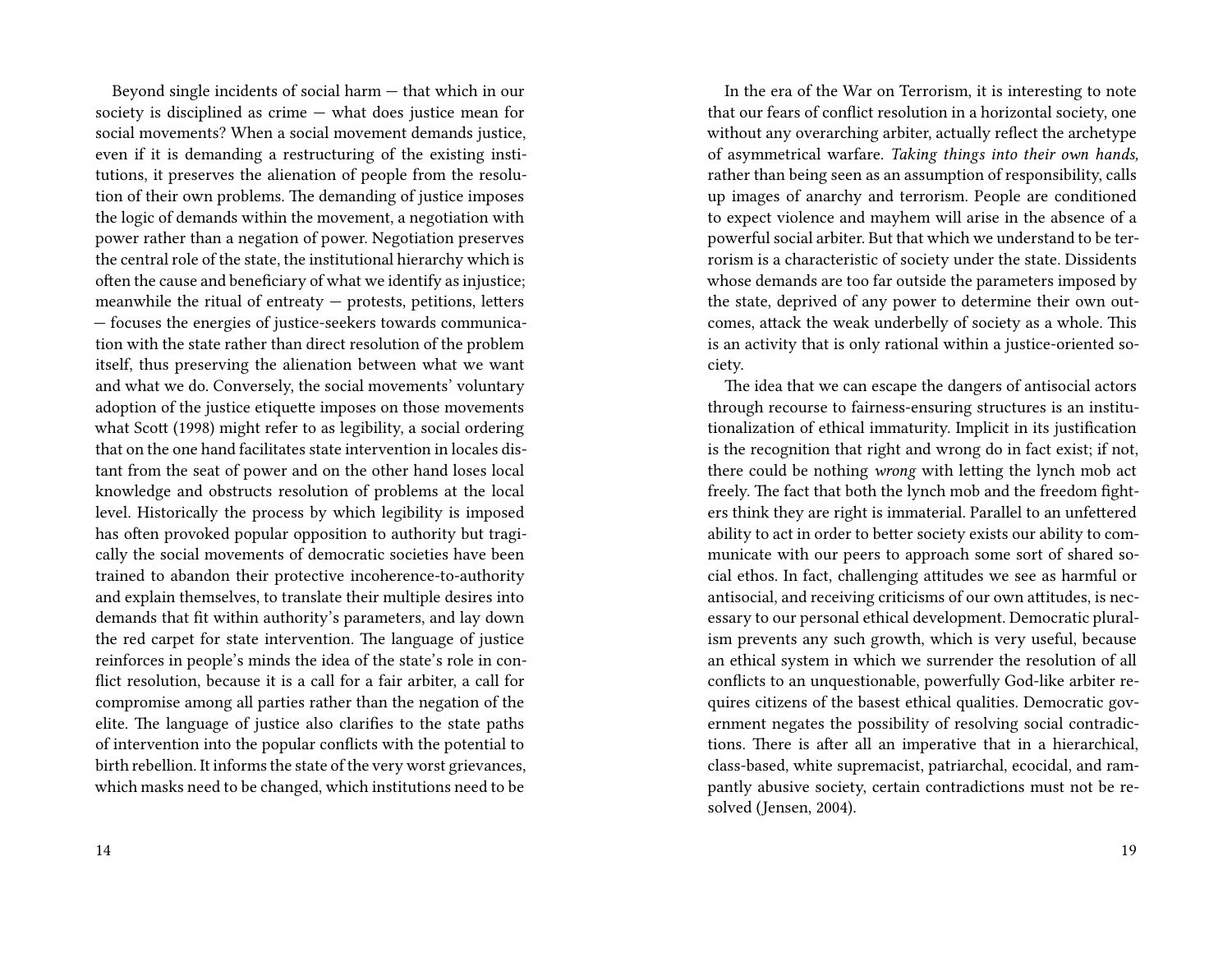rights as the social hero, thus both must be equally restricted in their actions, in order to protect the primacy and prerogative of an institutional framework that is entrusted with the resolution of social conflicts. But evading this problematic by limiting the freedom of all social actors and bequeathing that freedom as privilege to an institutional framework powerful enough to guarantee outcomes creates a far more dangerous situation. Firstly, neutrality does not exist, if it is to mean a position from which one can act without self-interest and without a personal perspective.The arbiters have a marked self-interest, and given that their identity and their ability to act exist at odds with the rest of society, from whom the freedom to act has been stolen, their intervention in social conflict will be characterized by their ulterior motive of competitive self-preservation.

The democratic structuration of justice prevents antisocial elements from acting freely, but it also prevents any individuals or groups we might identify as justice-seekers, freedom fighters, or social innovators from acting freely; in fact it deprotagonizes them, and in turn it creates a configuration of institutions peopled by individuals who are equally fallible in terms of judging fairness or right, yet who enjoy the sole power to resolve conflicts, mandate social changes, and foster among themselves and in the rest of society a belief in their legitimacy to do so.<sup>8</sup> Furthermore, all checks and balances are executed by people ensconced within this institutional configuration. It is a classic case of the fox being put in charge of the hen house, and the irony only deepens when we reexamine the myth used to justify this structuration of conflict resolution, the one steeped in fear of lynch mob-justice; historically, haven't lynch mobs been instigated by the ruling class?

reformed. When a social movement demands justice it is naming the price for which it can be bought off.

An example close at hand is that of the squatting movement in Barcelona. Barcelona is a city with a long tradition of resistance to the state and to capital, relatively strong social movements, a stupefying amount of tourism and real estate investment, and tens of thousands of empty buildings. Squatting is as old as property, but squatting as a social movement arose in Barcelona in the '80s, identifying more with the autonomous movements of northern Europe than with the city's legacy of anarcho-syndicalism, though it was nonetheless influenced by the latter. In years past, squatters defended their houses and social centers with physical resistance to a greater extent than they do today. A popular slogan spraypainted across the walls of the city succinctly declared: "Desalojos — Disturbios," *Evic* $tions - Riots$ . In the first decade of the  $21<sup>st</sup>$  century, the Spanish and particularly Catalan police modernized and increased their capacity for repression, also developing the anti-terror politics formulated in the suppression of the Basque struggle to a point where it could be utilized against anarchists and squatters, no doubt inspired by the agile American usage of terrorism after September  $11<sup>th</sup>$ . In the same years that a number of anarchists and squatters in Barcelona were arrested and dispersed to high security prisons across the country under creative or sometimes just insubstantial terrorism charges; the same years that the age-old beatings on the street and torture in the jails combined with an increase in conviction and imprisonment of people identified and particularized by the media as *antisistema*; that the city passed its Rudy Giuliani-style *civisme* laws to increase state control over public space and create a more tourism-friendly environment, the criminal justice system became the exclusive arena of resolution for the problem of squatting.

Whereas in the past a squatter might pick up a brick to defend her house, now the only option is to hire a lawyer, even

<sup>&</sup>lt;sup>8</sup> I would also argue that these are people who operate at the very bottom of Kohlberg's stages of moral development, those who make decisions on the basis of reward or punishment, those who do what they do because it is their job, the banal bureaucrats described by Hannah Arendt.